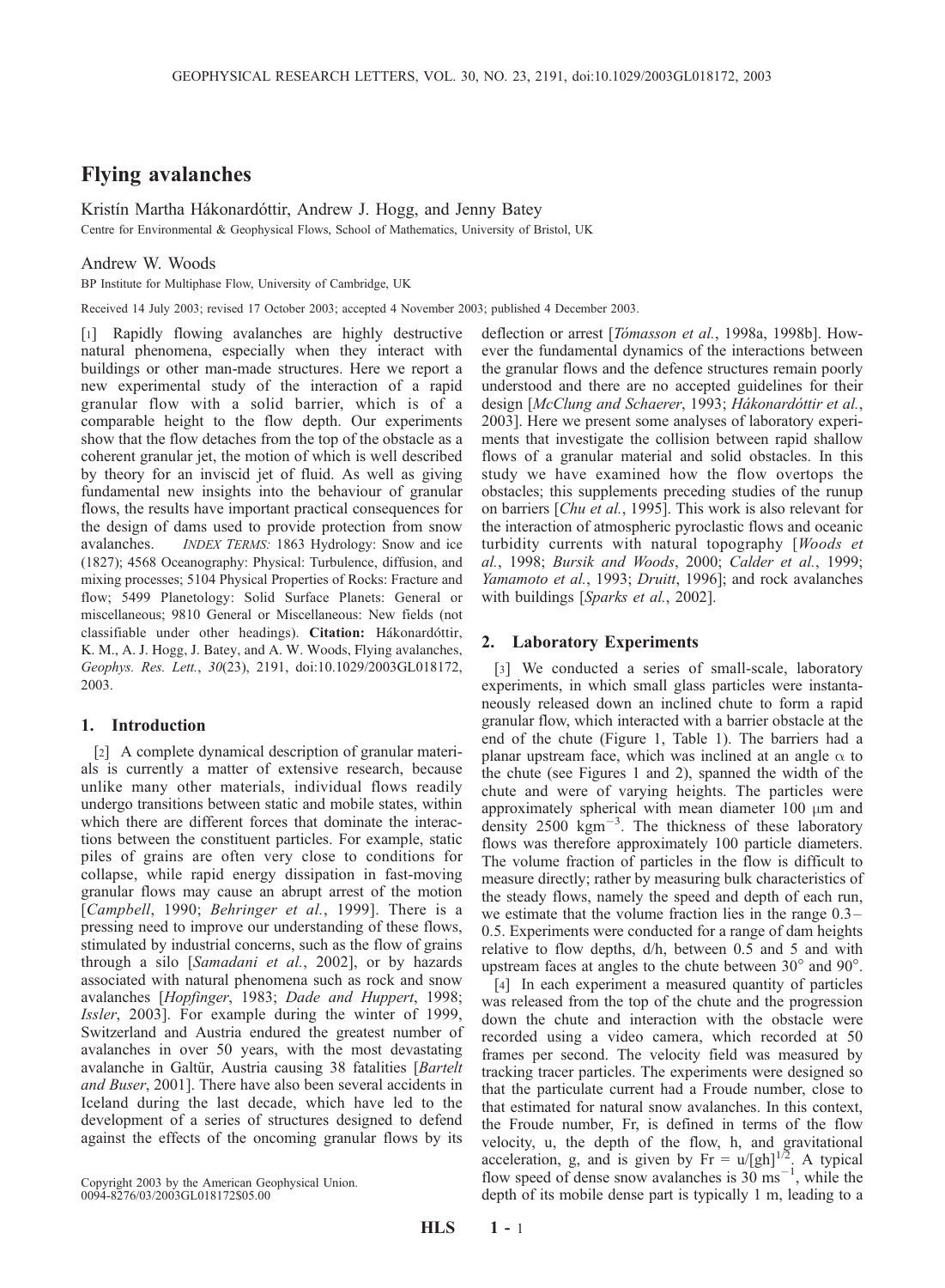

Figure 1. Side view of the interaction between the granular flow and the obstacle. The granular material flows down the chute, inclined at an angle  $\xi$  to the horizontal. The chute is of length 3 m and width 30 cm in experimental series (i) and (ii), but of length 1.5 m and width 20 cm in series (iii). The velocity and depth of the flow are denoted u & h, respectively. The flow interacts with a stationary obstacle that spans the chute. The obstacle is of height d and its upstream face is inclined at an angle  $\alpha$  to the chute. The granular flow forms a coherent jet of velocity  $u'$  from the top of the dam and is initially projected at angle  $\beta$  to the chute.

Froude number equal to approximately 10 [Hopfinger, 1983]. In each of the experiments the flows rapidly accelerated to a constant speed such that the Froude number was approximately independent of the mass of particles released (Table 1).

[5] In all of the experiments it was observed that on reaching the dam, the stream of particles was projected from the top of the dam and formed a coherent jet. During the first few seconds of the interaction, the airborne jet established a quasi-steady shape that persisted while the bulk of the flow passed over the barrier until the source of particles from the chute waned (Figures 2 and 3). Images captured from video recordings of the experiments showed that the airborne jets followed parabolic paths with constant horizontal speed (Figure 3). This is consistent with a ballistic trajectory in which the airborne jet is subject solely to gravitational forces with negligible air resistance. The photographic images of the experiments indicate that there is some entrainment of air into the jet-like motion. However this appears not to influence significantly the ballistic trajectories.

[6] The angle at which the jet detached from the obstacle relative to the chute,  $\beta$ , and the speed u', were evaluated by fitting parabolas to jet trajectories using least-squares regression. We observed that  $\beta$  was less than the angle of the upstream face of the dams for small dam heights relative to the flow depth. However,  $\beta$  asymptoted towards the angle of

Table 1. Experimental Conditions and Average Flow Speeds, Flow Depths and Froude Numbers

| Experimental<br>series | Chute<br>Inclination<br>(degrees) | Mass of<br>particles<br>(kg) | Average<br>speed<br>$\rm (ms^{-1})$ | Depth of<br>flow<br>(cm)    | Average<br>Froude<br>number |
|------------------------|-----------------------------------|------------------------------|-------------------------------------|-----------------------------|-----------------------------|
|                        | 41                                | 6                            |                                     | $3.1 \pm 0.2$ $0.8 \pm 0.2$ | 11                          |
| ii                     | 37 <sup>a</sup>                   | 6                            | $2.8 \pm 0.1$                       | $1.0 \pm 0.1$               | 9                           |
| .<br>111               | 43                                |                              | $2.7 \pm 0.2$                       | $0.6 \pm 0.1$               | 11                          |

 $a^2$ Obstacles were situated on a metal sheet of inclination 30 $^{\circ}$  connecting the chute to a runout zone of lower inclination.



Figure 2. Photograph of the granular jet as it detaches from the top of the obstacle. In this photograph, the chute is inclined at  $40^{\circ}$  to the horizontal and the upstream face of the obstacle is at  $45^\circ$  to the chute.

the upstream face as the relative height of the dam increased and the flow became fully deflected (i.e.,  $\beta \rightarrow \alpha$  as d/  $h \rightarrow \infty$ ). Figure 4 shows the variation of the measured value of  $\beta$  with height of the barrier relative to the depth of the oncoming flow. Curves are given for several values of the upstream angle of the barrier. For the less steep dams ( $\alpha$ )  $= 30^{\circ}$  and 45°), the launch angle attained the angle of the upstream dam face for relatively small values of d/h, while the steeper dams ( $\alpha = 60^{\circ}$  and  $\alpha = 75^{\circ}$ ) needed to be higher for the jet to be fully turned by the interaction. The experimental results for  $\alpha = 90^\circ$  are plotted in Figure 4 (iii) with independent experimental results for a rapid freesurface flow of a fluid jet [Yih, 1979]. We note that the trajectories of the granular and fluid jets are similar. Prediction of this launch angle,  $\beta$ , is key for determining the range of the jet following lift off from the barrier.

#### 3. Discussion

[7] Since the granular jets are of high Froude number, it is of interest to compare our experimental results with the predictions for the two-dimensional irrotational flow of an inviscid fluid over a dam. Yih [1979] has shown that in the absence of gravity, the launch angle  $\beta$  may be expressed implicitly in terms of the inclination of the upstream face of the dam  $\alpha$  and the depth of the dam relative to the depth of the flow,  $d/h$ . Denoting  $\alpha = \pi n/m$ , this expression is given by

$$
\frac{d}{h} = \operatorname{Im} \left\{ \frac{1}{\pi} \sum_{r=0}^{m-1} \left( \exp(-i(2r\alpha + \beta)) \ln \left[ 1 - \exp\left( \frac{i(\alpha - 2r\alpha - \beta)}{n} \right) \right] \right. \right.\left. + \exp(-i(2r\alpha - \beta)) \ln \left[ 1 - \exp\left( \frac{i(\alpha - 2r\alpha + \beta)}{n} \right) \right] \right.\left. - 2 \exp(-i2r\alpha) \ln \left[ 1 - \exp\left( \frac{i(\alpha - 2r\alpha)}{n} \right) \right] \right\}.
$$
\n(1)

Figure 4 also shows this theoretical relationship (solid lines) between the launch angle,  $\beta$ , and the height of the dam relative to the depth of the flow for various inclinations of the upstream face. There is generally reasonably close agreement between the experimental results and theoretical predictions for the dams with  $\alpha = 30^{\circ}, 45^{\circ}, 60^{\circ}$  and 75°. For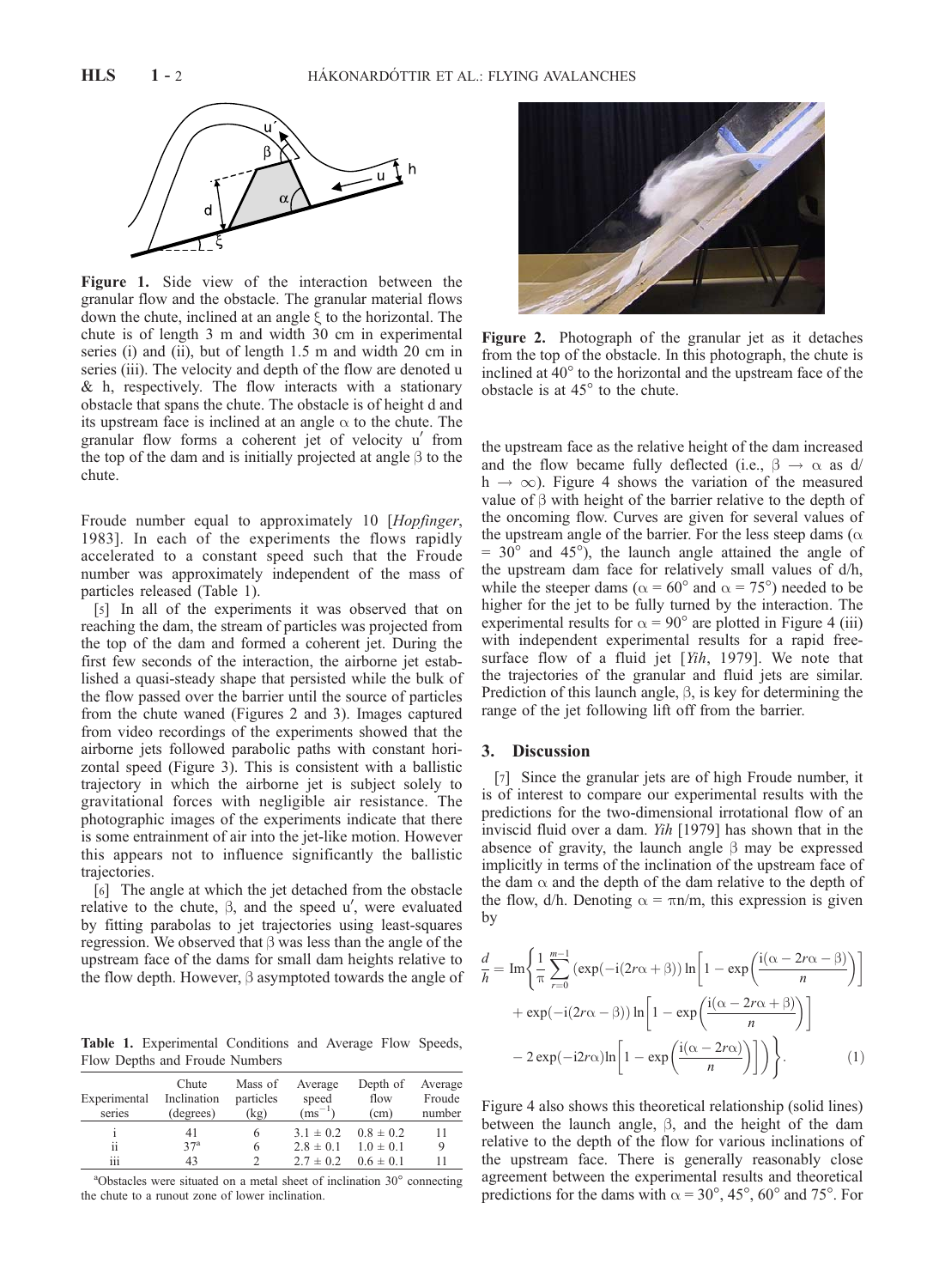

Figure 3. The vertical height of the jet trajectories above the dam as a function of horizontal distance downstream, for experimental series i with  $\alpha = 90^{\circ}$ . The datapoints are experimental observations; the lines denote the parabola fitted using least squares regression. Each data series corresponds to a different height of obstacle relative to depth of the flow.  $(d/h = 0.6$  (o); 1.2 (x); 2.4 ( $\diamond$ ); 3.8 ( $\Delta$ ); 5.3  $(+)$ ).

the dams with an upstream face inclined at  $90^\circ$  agreement is reasonable for small relative heights. However, for larger relative heights,  $\beta$  asymptotes to an angle of approximately  $75^{\circ}$  instead of 90 $^{\circ}$ . A possible explanation for this effect in the context of these granular flows is that a wedge of particles is deposited on the upstream face of the obstacles, thereby lowering the effective inclination of the face. Some investigators refer to this effect as self-ramping [Chu et al., 1995]. After each experimental run we found particles deposited in this location and we hypothesise that this occurs during the interaction with the obstacle so that the quasi-steady jet is not deflected at the full angle of the upstream face of the obstacle. This residue of particles is evident for all barrier inclinations, but it is most pronounced when the barrier is at  $90^{\circ}$  to the chute. Some of these particles were deposited at the end of the flow as the velocity wanes; they would have little effect on the deflection of the jet. Instead it is those trapped during the earlier phases that may alter the observed deflection.

[8] This study has shown that on colliding with a barrier, a shallow granular flow of high Froude number becomes airborne and follows a coherent ballistic trajectory. Even though different physical interactions control the dynamics of fluid and granular flows, our experiments show that the vertical deflection of the momentum flux by the barrier is similar to that predicted for an inviscid, two-dimensional flow of a fluid jet. This implies that within the deflection region, these granular currents are not affected by resistive forces. Thus for a given flow speed and depth of the avalanche relative to that of the obstacle, the range of the airborne jet can be estimated by combining the prediction of the angle of deflection  $\beta$  with the parabolic trajectory of the jet, on the assumption that air resistance plays only a negligible role for these trajectories. For example, our results imply that for an obstacle of height 5 m, situated on a slope of  $10^{\circ}$  with an upstream face inclined at  $90^{\circ}$  to the slope, an avalanche with flow speed  $30 \text{ ms}^{-1}$  and depth 1 m would travel though the air a distance of 33 m, while an avalanche with flow speed 50  $\text{ms}^{-1}$  and depth 5 m would

travel 307 m. Such predictions provide valuable quantitative information for the design of avalanche protection schemes; for example with multiple rows of barriers it is important to ensure that the distance between obstacles is sufficient so that the avalanches do not jump over successive rows [Tómasson et al., 1998a; Hákonardóttir et al., 2003].

[9] Further research is ongoing to investigate the interaction with obstacles that do not span the chute so that the flow may be deflected laterally in addition to forming a coherent jet. Also, experimental studies at larger scales are planned using different material (including natural snow); preliminary results indicate that the same phenomena are observed.



**Figure 4.** The launch angle,  $\beta$ , of the jet as a function of the height of the dam relative to the depth of the flow, for varying inclinations of the upstream face of the dam: (i)  $\alpha$  = 30° (x) and  $\alpha$  = 60° ( $\circ$ ); (ii)  $\alpha$  = 45° (x) and  $\alpha$  = 75° ( $\circ$ ); and (iii)  $\alpha$  = 90°. The theoretical predictions are plotted as solid lines and the experimental data are plotted as data points: Series i ( $\circ$ ); Series ii ( $\Box$ ); Series iii (x); and Fluid jet ( $\blacktriangle$ ) [data from Yih [1979]].